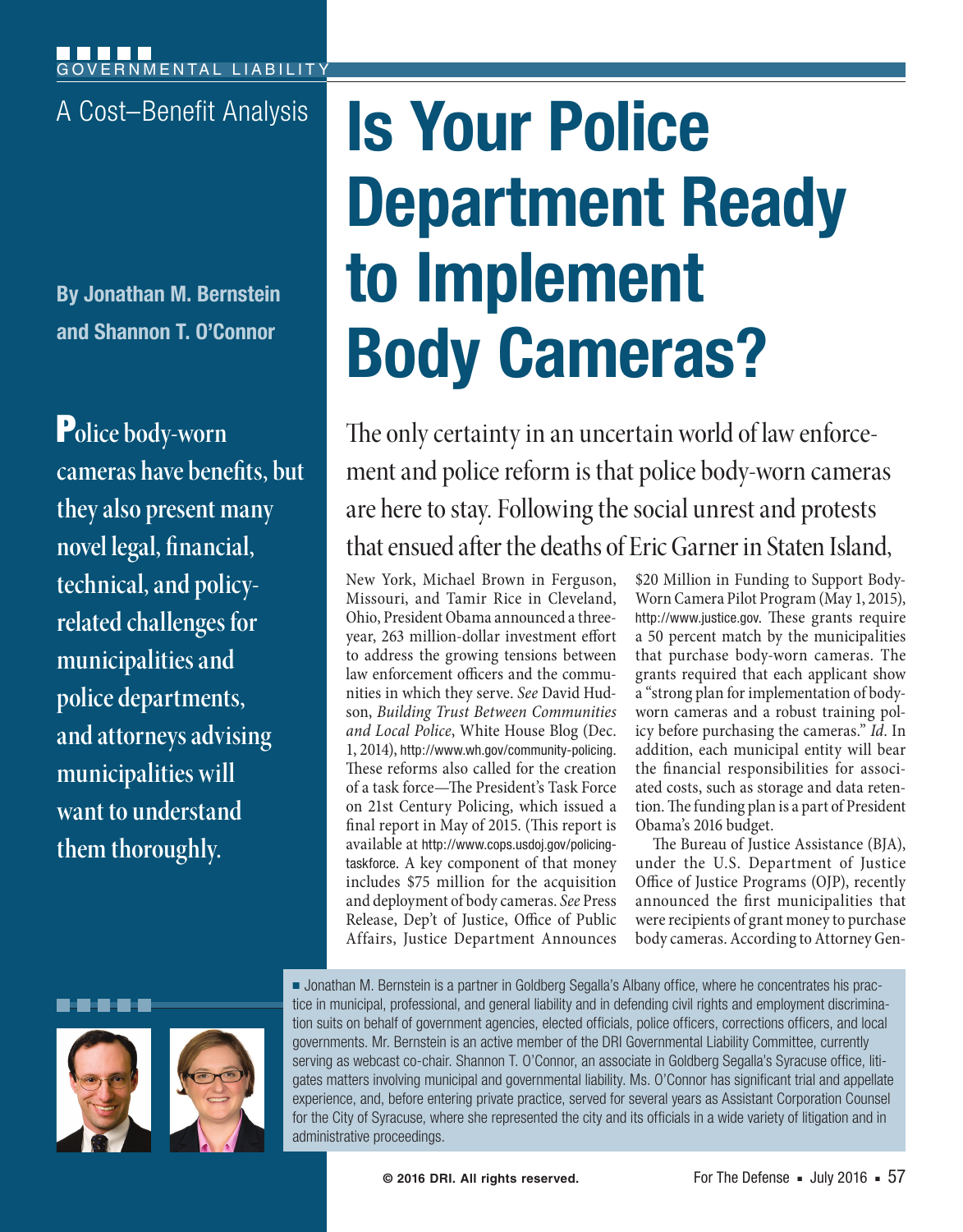#### F F F F F F GOVERNMENTAL LIABILITY

eral Loretta E. Lynch, "[t]his body-worn camera pilot program is a vital part of the Justice Department's comprehensive efforts to equip law enforcement agencies throughout the country with the tools, support, and training they need to tackle 21st century challenges." *Id*. She further stated, "[b]ody-worn cameras hold tremendous promise for enhancing trans-

## **B-9-8-8-8 Further demonstrating**

the broad consensus that body cameras are here to stay, the American Civil Liberties Union (ACLU), which is typically against various forms of surveillance, is in favor of body cameras.

parency, promoting accountability, and advancing public safety for law enforcement officers and the communities they serve." *Id*.

Further demonstrating the broad consensus that body cameras are here to stay, the American Civil Liberties Union (ACLU), which is typically against various forms of surveillance, is in favor of body cameras. As stated in an ACLU report, "[c]ameras have the potential to be a winwin, helping to protect the public against police misconduct, and at the same time helping to protect police against false accusations of abuse." *See* Jay Stanley, ACLU, *Police Body-Mounted Cameras: With Right Policies in Place, a Win for All* 2 (Mar. 2013), http://www.aclu.org/police-body-mounted-cameras-right-policies-place-win-all. However, the ACLU cautioned about officers gathering video and audio footage after they enter private homes. *Id*. This caution is, in all likelihood, forecasting the potential legal battles to come with the increased use of body cameras.

Based upon this push to implement body cameras and the increased attention to police reform, alleged police misconduct, and attempts to seek solutions that benefit both the law enforcement officers and the public, many questions remain unanswered about body cameras. This article seeks to examine what is currently known about body cameras; to understand the current research, benefits, and burdens placed upon municipalities implementing body camera programs; to highlight some of the legal issues; and to provide resources to attorneys advising municipalities on this issue.

### **Current Research Studies on Body Cameras**

There are approximately 17,895 law enforcement agencies nationwide according to the 2008 U.S. Census report. *See* Brian A. Reaves, U.S. Dep't of Justice, *Census of State and Local Law Enforcement Agencies, 2008* 2 (2011), http://www.bjs.gov/content/ pub/pdf/csllea08.pdf. This number can be further broken down as 12,051 local municipal police departments, 3,063 sheriff's departments, 50 state law enforcement agencies, 1,733 special jurisdiction agencies, and 638 other agencies. *Id*. The Police Executive Research Forum (PERF) conducted an informal survey in 2013 by distributing 500 surveys to agencies nationwide seeking to identify the number of agencies currently using body cameras and the issues that those departments had with implementation. *See* Lindsay Miller, Jessica Toliver, & Police Executive Research Forum, *Implementing a Body-Worn Camera Program: Recommendations and Lessons Learned* 2 (Community Oriented Policing Services, U.S. Dep't of Justice 2014), http://ric-zai-inc. com/ric.php?page=detail&id=COPS-P296. PERF received responses from 254 agencies, and only 63 of those agencies reported using body cameras. In other words, over 75 percent of the respondent agencies were not using body cameras. However, the limited number of police departments currently using body cameras nationwide is likely to increase with federal funding and continued calls for police accountability.

In 2014, PERF issued a report titled *Implementing a Body-Worn Camera Program: Recommendations and Lessons Learned,* which was completed after a conference of more than 200 law enforcement officials, scholars, and other experts who met to discuss their experiences with body-worn cameras. *Id*. at vii. Notably, PERF reported that onethird of the departments using body cameras did not have a written policy in place. *Id*. at 2. When those departments were asked why, the response was a "lack of guidance as to what their policy should include." *Id*.

This demonstrates the importance of police departments and municipal law departments communicating and working together to develop policy to ensure constitutional policing. It highlights the need for these two city departments to rethink their standard operating procedures. Police officers are tasked with applying complicated constitutional principles on a daily basis, and yet, municipal attorneys appear to be absent from policy development. Positive police reform may be as simple as increasing attorney involvement in policy development and training. In addition, the numbers quoted above highlight the need to establish a best practice model and standards for the use of body cameras. This, in turn, raises a question about control: should the local officials on the ground control the implementation and the use of body cameras, or should the federal government, particularly the Department of Justice, have federal oversight over it through a grant-funding stream? More importantly, research on any possible negative consequences of the lack of uniformity is not currently available.

Although police body-worn cameras are here to stay, these cameras present many novel legal, financial, technical, and policy-related questions and challenges for municipalities and police departments. To start, the research on the effectiveness, perceived benefits, burdens, and consequences of implementing this technology is scarce at best. A report by Dr. Michael White for the Department of Justice revealed that there are only a small number of empirical studies to examine the implementation of body cameras. *See* Michael White, Office of Community Orientated Policing Services, *Police Officer Body-Worn Cameras: Assessing the Evidence* 9, 32 (2014), http:// www.ojpdiagnosticcenter.org. (Dr. White is a professor at Arizona State University in the School of Criminology and Criminal Justice and serves as an expert for the Bureau of Justice Smart Policing Initiative.) In Dr.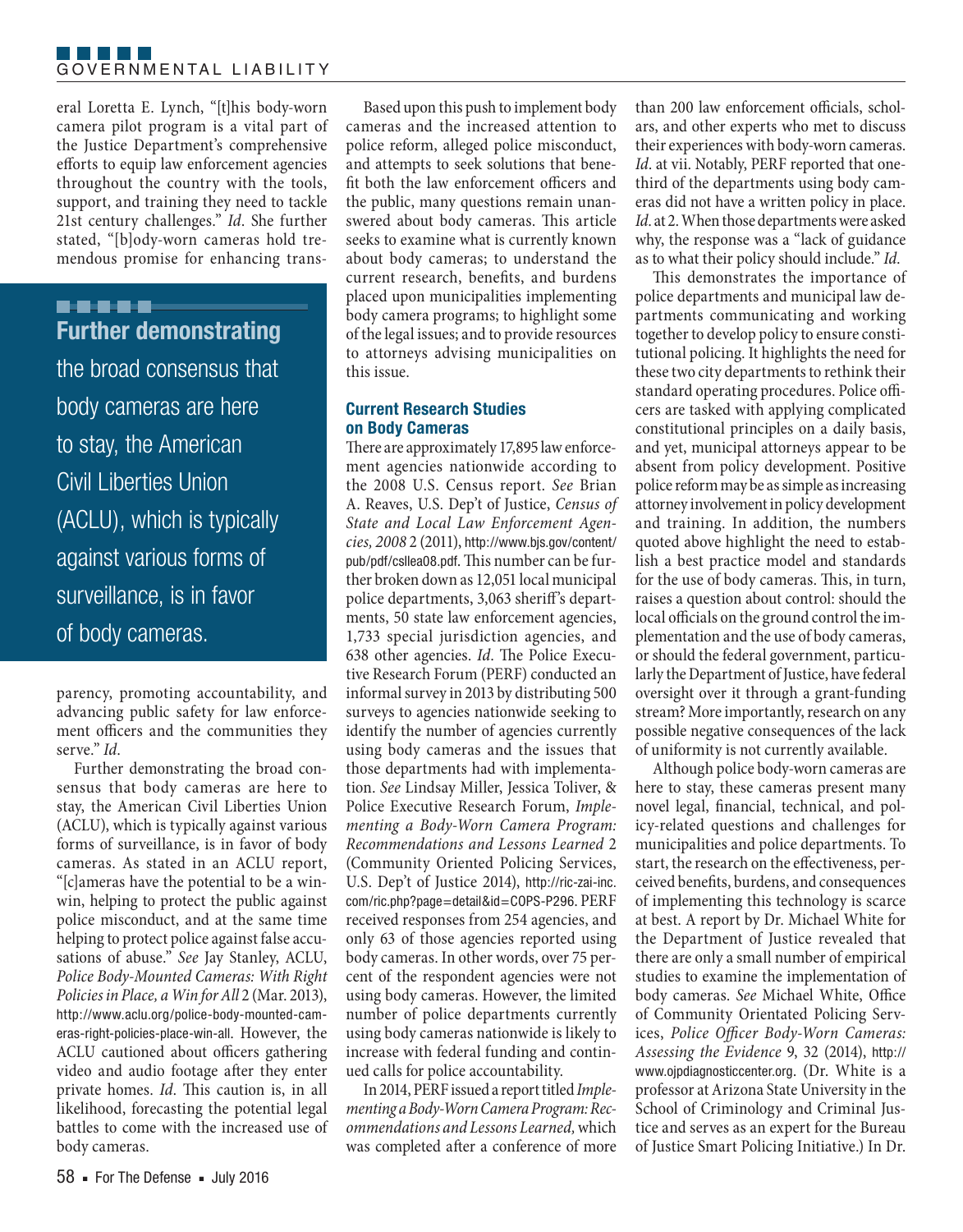White's review, only five empirical studies have been conducted, and among those five, each used a different methodology, and the rigor among them varied in reaching the conclusion to support or to rebut the increased use of body cameras for police. *Id*. at 5–6. The five studies included three in the United States—Rialto, California, Mesa, Arizona, and Phoenix, Arizona and two in the United Kingdom. *Id*. Despite the limited research available, as discussed below, the current research does tend to lend credence to the arguable or perceived benefits of body cameras, which supports further research and investigation.

#### **Perceived Benefits of Body Cameras Based on Current Research**

There are many perceived benefits of officer body-worn cameras. These benefits include an increase in transparency, accountability, and legitimacy of police actions. *See* the Constitution Project, *Safeguarding Liberty, Justice & the Rule of Law: The Use of Body-Worn Cameras by Law Enforcement*, Guidelines for Use & Background Paper (Jan. 28, 2015). Arguments that body cameras will create more accountability and transparency are meaningless if a municipality fails to review, analyze, and evaluate its use of body cameras. Police rules and regulations are only as good as the enforcement mechanism in place to ensure compliance. As such, drafted policies that exclude the requirement to review a body camera program are futile when it comes to transparency and accountability.

Cameras promote better evidence preservation for both criminal prosecutions and civil litigation. There are evidence-related benefits for both resolving civil litigation against the officers for misconduct and for criminal prosecution of those arrested. Cameras are likely to promote quicker resolution of civil litigation against police officers, in addition to speeding resolution of civilian complaints. *See* Int'l Ass'n of Chiefs of Police (IACP), *Body-Worn Cameras*— *Concepts and Issues Paper* 2 (Apr. 2014).

In other words, there is the potential that citizen-based complaints may be quickly resolved without resorting to litigation. The footage will provide increased training opportunities for officers as well as an additional means for departments to evaluate officer performance. *Id*. Cameras may

have a "civilizing effect" for both an officer and for those that they encounter in the course of their duties. In other words, there is a perception that both the public and an officer are on their best behavior when they know that they are being recorded.

The benefits associated with body cameras are significant in terms of decreasing the number of complaints against police officers. In 2012, the Rialto, California, police department and the University of Cambridge-Institute of Criminology (UK) conducted a yearlong study to investigate whether body cameras had an effect on complaints lodged against officers and officers' use of force. The results of the Rialto, California, study are striking. Over the course of 988 shifts, randomly assigned frontline officers wore body cameras. *See* William Farrar, *Operation Candid Camera: Rialto Police Department's Body-Worn Camera Experiment,* The Police Chief 81 (2014) at 20-25. *See also* Miller, Toliver & Police Executive Research Forum, *supra*, at 5–6.

The study found that there was an 88 percent decrease in citizen complaints for the officers who wore body cameras and a 60 percent decrease in the use of force by officers wearing body cameras. *Id*. at 5–6. The shifts without body cameras experienced twice as many uses of force incidents. *Id*. According to Chief of Police William Farrar of Rialto, who oversaw the study, "whether the reduced number of complaints was because of the officers behaving better or the citizens behaving better-well, it was probably a little of both." *Id*.

In another study, the Mesa, Arizona, police department worked with the University of Arizona to study body cameras. *Id*. Fifty officers were assigned body cameras while another fifty officers without cameras served as a control group. *Id*. The two groups were similar in age and race. Officers wearing the cameras received 40 percent less complaints overall and 75 percent less complaints for use of force. *Id*. Significantly, eight months after camera deployment, there were nearly three times more complaints against officers without cameras. *Id*.

Currently, the National Institute of Justice is conducting two more studies on the implementation of body camera programs in the Las Vegas and at the Los Angeles police departments. *See Research on Body-Worn Cameras and Law Enforcement*, Nat'l

Inst. Justice (last modified May 3, 2016), http://www.nij.gov/topics/law-enforcement/technology/pages/body-worn-cameras.aspx. This is particularly interesting since Las Vegas is operating under a consent decree, before which the police department was found to have a history of civil rights violations by the Department of Justice. This raises a question: how do body cameras come

**. . . . . There are many** perceived benefits of officer bodyworn cameras. These benefits include an increase in transparency, accountability, and legitimacy of police actions.

into play in assisting police departments to ensure constitutional policing? In other words, are the terms and the conditions of the consent decree, which are believed to promote constitutional policing, effective in achieving the desired police reforms and improved police techniques? New Orleans and Seattle are also in the process of implementing a body camera program, and both of these police departments are operating under consent decrees with the Department of Justice. *See* Miller, Toliver & Police Executive Research Forum, *supra*, at 9.

#### **Limitations of Body Cameras**

Even though body cameras permit the recording of an event from the perspective of an officer, which is vitally important considering that every citizen-police encounter in our modern culture has the potential to be recorded by the cell phones of witnesses, there are many limitations to body cameras. For example, a body camera does not follow an officer's eyes; a camera does not record 360 degrees; a camera only records in two-dimensional images; camera speed is different from the speed of life; a camera may record better in low light or low resolution than an officer; an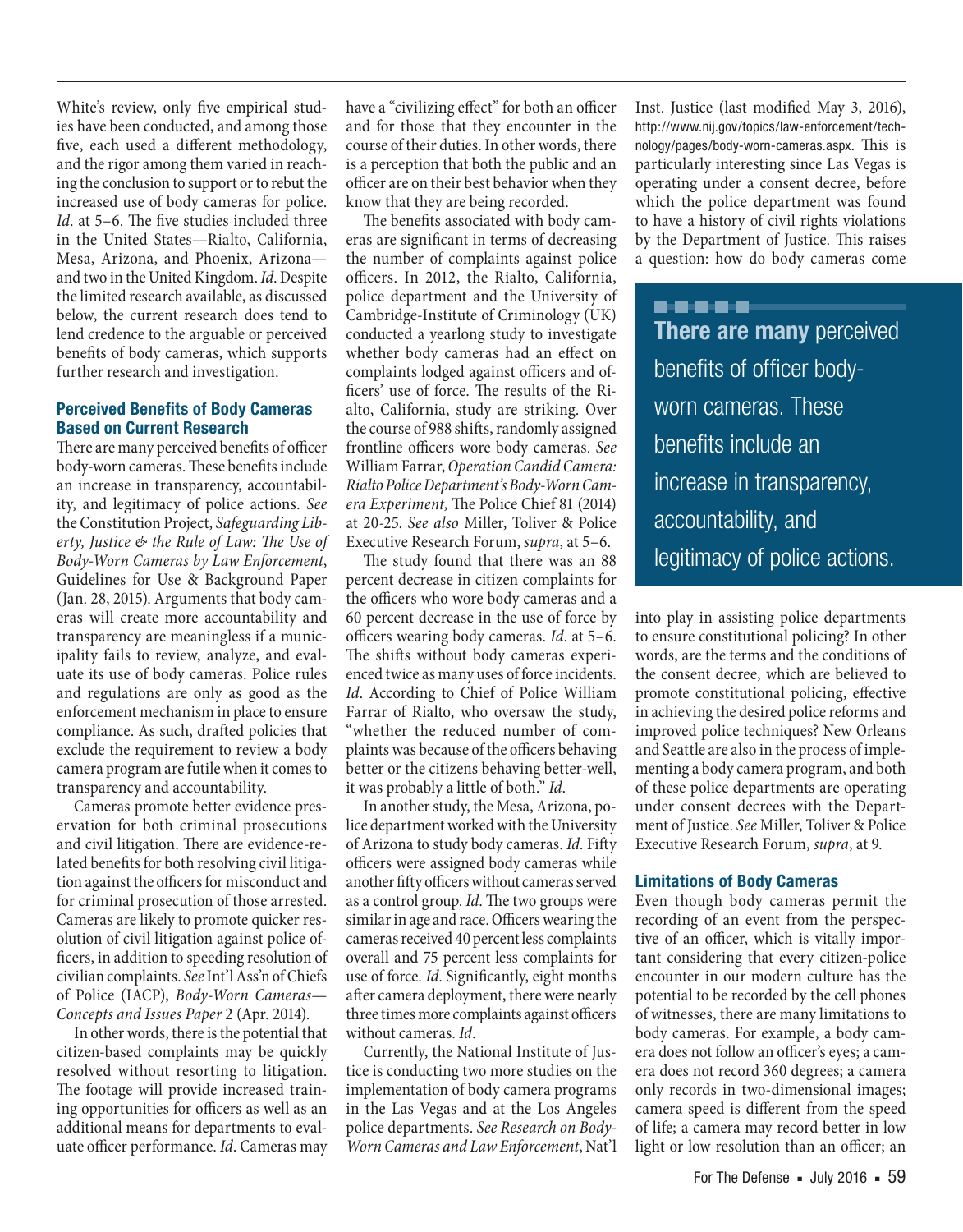#### F F F F F F GOVERNMENTAL LIABILITY

officer's body may block a camera's view, depending on where the camera is worn; and a camera could encourage secondguessing. *See* Bill Lewinski, *10 Limitations of Body Cameras You Need to Know for Your Protection*, Force Science News #265, Force Science Inst., http://www.forcescience. org. Stated differently, simply equipping a police officer with a body camera cannot

**B-9-9-9-9 First, municipalities**  should understand that body cameras are not a one-size-fits-all solution for improving community police relations or for achieving police reform.

and should not replace a thorough investigation nor should the public or police officers expect otherwise.

#### **Burdens on Municipalities and Police Departments**

In addition to the many potential benefits of police body-worn cameras, they place many significant burdens on municipalities and departments as well. In fact, at the outset, implementation of body camera programs may cause more problems for municipalities, especially for those municipalities that do not address the training, policy, and administrative issues before implementation. Below are some of the potential burdens and challenges to implementation.

First, municipalities should understand that body cameras are not a one-size-fits-all solution for improving community police relations or for achieving police reform. For example, when an officer goes hands-on and uses force during the course of a lawful arrest, it does not necessarily mean that the officer violated the individual's Fourth Amendment constitutional rights by using force. *See Graham v. Connor*, 490 U.S. 386 (1989). Police departments are going to

need to educate the public about when and under which circumstances an officer may resort to the use of force in the course of carrying out legitimate law enforcement duties. *Id*. Stated differently, police departments and public officials are going to need to manage the expectations of both the public and the police officers, which is not an easy task, when implementing a body camera program.

Implementing a body camera program requires a significant commitment to the proper allocation of staffing, and having the financial means to address the significant costs associated with body cameras. Each body camera device will cost somewhere between \$200 and \$1200. *See* Miller, Toliver & Police Executive Research Forum, *supra*, at 32. However, the acquisition stage is not the only stage that involves costs. Cash-strapped municipalities need to be cognizant of this fact and need to grasp the other associated costs before implementation or they may find themselves in a position in which they cannot comply with a simple Freedom of Information Law (FOIL) request. A simple application of the FOIL provisions demonstrates the staffing burdens associated with body cameras. When an agency receives a FOIL request for body camera audio and video footage, officers must spend time reviewing videos to find the relevant footage, determine whether an exception to the presumption of disclosure applies, identify the portions by law that must be redacted, and then perform those redactions. In Mesa, Arizona, the police department has found that it takes an officer two hours to review footage and over 10 hours to perform the redactions. *Id*. at 33.

Some additional burdens of implementing a body camera program include data storage, data access, data security, evidentiary issues such as chain of custody and categorizing the videos, maintaining the cameras, training, and additional administrative and staffing costs. The cost of storage can be astronomical. For example, New Orleans is in the process of implementing a body camera program, outfitting 350 officers with cameras, at an anticipated cost of \$1.2 million over five years, and the bulk of that money is going to storage. *Id*. at 33. Even PERF acknowledges that the cost of data storage may deter municipalities from attempting to implement a body camera program. *Id*.

#### **Legal Issues and Legislative Activity**

The technology is simply ahead of the law when it comes to body cameras, making implementation more difficult for municipalities. There is little case law or guidance in the way of best practice policies due to the relative infancy of this technology. It will take time for the legislatures and the courts to catch up. Because the courts and the legislatures have not provided guidance here, it is critical that municipal officials and police departments ensure that officers know the current law about privacy, search and seizure, consent, interrogations and interviews, and state public disclosure rules or freedom of information laws, as well as a department's rules and regulations, including any prohibitions against use of body cameras. Furthermore, it would be wise to have written policies, including training guidelines, in place before attempting an implementation. In addition, public officials should discuss and have a full grasp of the data storage, the data access, and the data security issues before a municipality implements a body-worn camera program.

Among the many legal questions involved in body cameras are questions related to privacy concerns, for both officers and citizens, including witnesses who wish to remain anonymous, crime victims, and confidential informants. Body camera footage may increase exposure to liability for privacy violations, intentional infliction of emotional distress, and public humiliation claims if uninvolved parties are caught on the footage and it becomes available publicly to their detriment. *See* Steve Yahn, *Capturing the Moment,* Risk and Insurance (Oct. 8, 2014), http://www. riskandinsurance.com/ (explaining that body cameras may increase exposure to liability in some areas while decreasing liability in other areas).

As for constitutional issues, the general principle or general rule for officers is that if an officer must legally ask permission to enter the premises, the officer should also ask if the resident would allow recording. If the resident says no, simply record that oral documentation before turning the camera off. In other words, a traditional Fourth Amendment analysis for determining whether a reasonable expectation of privacy exists will be important moving forward as this technology becomes more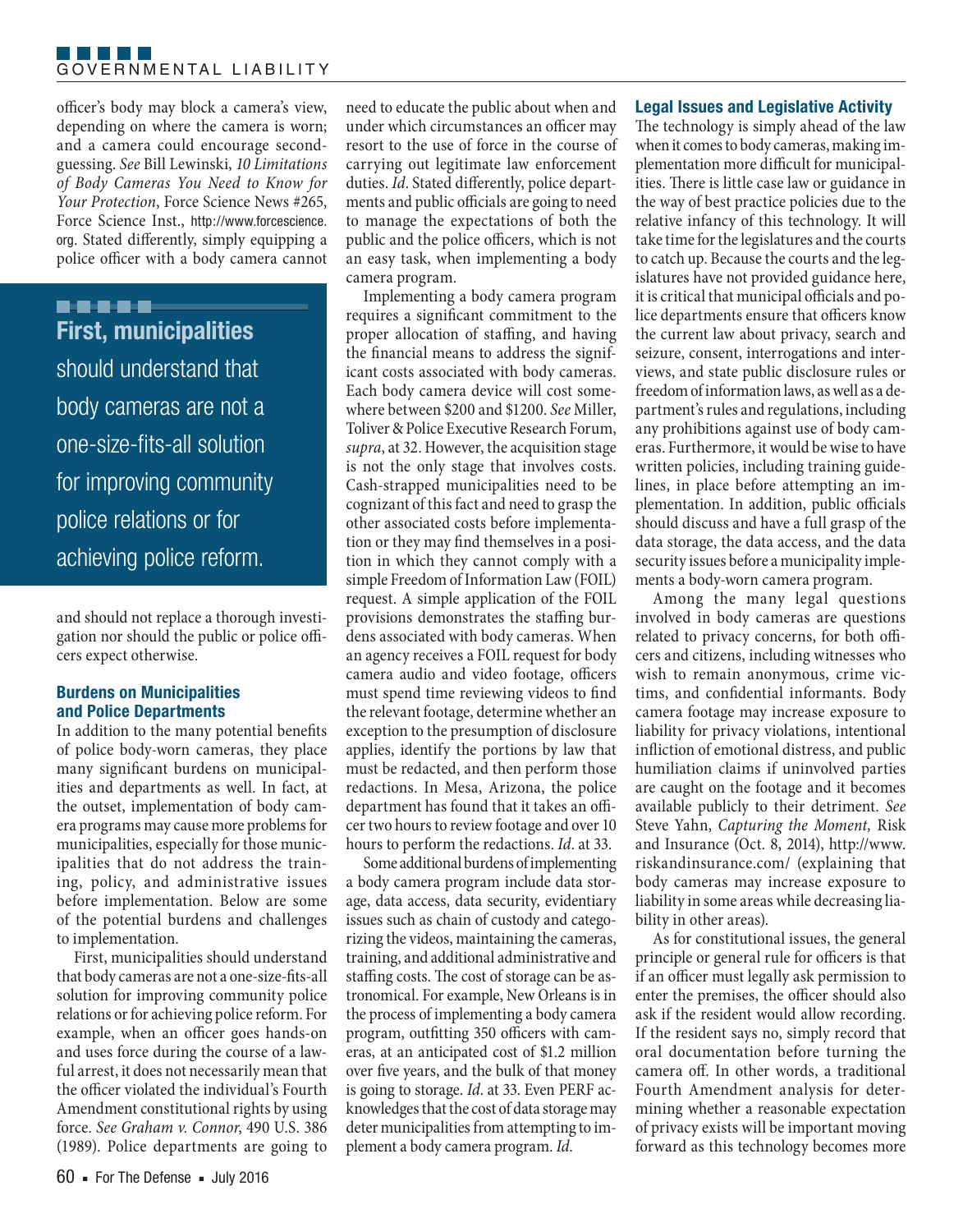commonplace. To determine whether a reasonable expectation of privacy exists requires an analysis of whether the individual has a subjective or actual expectation of privacy and whether the expectation is one that society is prepared to recognize as reasonable. *See Katz v. United States*, 389 U.S. 347, 353, 357–59 (1967). There are traditional areas where an individual would have a heightened, reasonable expectation of privacy. These areas include a private residence, locker rooms, and bathrooms. Areas that are grey and likely to result in courts weighing in include hospitals or any treatment-related facility, schools, and other quasi-public-private places.

Another area of constitutional law that body cameras likely would affect includes the *Miranda* warning. Audio and video footage will provide good evidence of clear and accurate readings of *Miranda* rights to suspects and any invoking of those rights and any subsequent waivers and confessions.

Body cameras have the potential to change evidence collection, evidence preservation, and its use in criminal proceedings or criminal trials fundamentally. Body cameras have the potential not only to change the role of evidence in criminal trials, but also to define new law concerning what constitutes exculpatory evidence. *Brady v. Maryland*, 373 U.S. 83, 87 (1963) (requires and creates a duty to preserve and to disclose evidence collected). Accordingly, a good written body-worn camera policy will include consultation with the district attorney's offices.

According to the National Conference of State Legislatures, as of May 2015, as many as 34 states are considering legislation to address body-worn cameras by law enforcement. *See Body-Warn Camera Interactive Map*, Nat'l Conf. of State Legisl., http://www.ncsl.org/research/civil-and-criminaljustice/law-enforcement. Significantly, South Carolina is the first state to mandate all law enforcement agencies to acquire and to implement use of body cameras. *Id*. In addition, several large municipalities, including Chicago, Washington D.C., Los Angeles, New York City, and Seattle, have recently implemented body camera programs, and their experiences will likely affect body camera law and policy moving forward. *Id.*

One of the tensions that may exist in the state laws is found in the public disclosure laws and officer privacy laws. For example, under New York law, there appears to be a tension or conflict between the Freedom of Information Law and the New York Civil Rights Law §50-a. Under New York Civil Rights Law §50-a, a police officer's personnel records used to evaluate performance toward continued employment or promotion is exempt from disclosure. It is not hard to envision a scenario in which video footage from an officer's body camera is used to reprimand an officer for unprofessional or improper conduct, and a department refusing to disclose such footage in accordance with New York Civil Rights Law §50-a. This seems to cut against the presumption of open access to records under New York state's FOIL. Under New York's open records law, there is a presumption of access that requires agencies to make all records available, except to the extent that records or portions of a record fall within one or more grounds for denial appearing in Public Officers Law §§87(2) (a)–(j). The most likely New York FOIL provisions that would apply are the following: the provision preventing disclosure when there is an unwarranted invasion of personal privacy; the provision preventing disclosure when it could endanger the life or the safety of any person; and the provision permitting an agency not to disclose if it would interfere with a law enforcement investigation or a judicial proceeding, deprive a person of a fair trial, identify a confidential witness, or reveal criminal investigative techniques or procedures that are not routine. Most states have similar provisions that are likely to apply under FOIL requests or open records laws.

Another issue to consider is the consent of the parties being recorded. Many states have two-party consent statutes that prohibit audio recordings of private conversations without the consent of both parties. *See* the Constitution Project, *The Constitutional Implications of the Use of Police-Worn Cameras by Law Enforcement* (2015), http://www.constitutionproject.org/wp-content/ uploads/2015/02/TCP-The-Use-of-Police-Body-Worn-Cameras.pdf. *See also* Miller, Toliver & Police Executive Research Forum, *supra*, at 14. At a minimum, in these states, there are statutory limitations that may preclude or prevent officers from using body cameras when consent is not given. *See* Alexandra Mateescu, Alex Rosenblat, & Danah Boyd, *Police Body-Worn Cameras* 9 (Data & Society Research Inst. Working Paper 2015), http://www.datasociety.net/ pubs/dcr/PoliceBodyWornCameras.pdf (identifying 10 states where two-party consent statutes will require police to obtain consent

**. . . .** . **Many states have**  two-party consent statutes that prohibit audio recordings of private conversations without the consent of both parties.

from individuals recording that include California, Connecticut, Florida, Illinois, Maryland, Massachusetts, Montana, New Hampshire, Pennsylvania, and Washington). These states would likely need to enact an exemption that applies to law enforcement activities if they wanted police officers to be able to utilize body cameras without first having to obtain consent.

#### **Police Executive Research Forum Recommendations**

Against this backdrop of legal and legislative uncertainty, municipalities would be wise to heed the recommendations of PERF, the Police Executive Research Forum. According to PERF, departments considering implementation of a body camera program should take a careful and thoughtful approach to body cameras in which the community, officers, and other stakeholders are consulted. PERF further recommends that departments consider a pilot program and evaluate the results of that pilot before implementing body-worn cameras department-wide.

This article only highlights some of the PERF policy recommendations. Among others, PERF recommends that the initial deployment of cameras should be in units or patrols that have the most con-